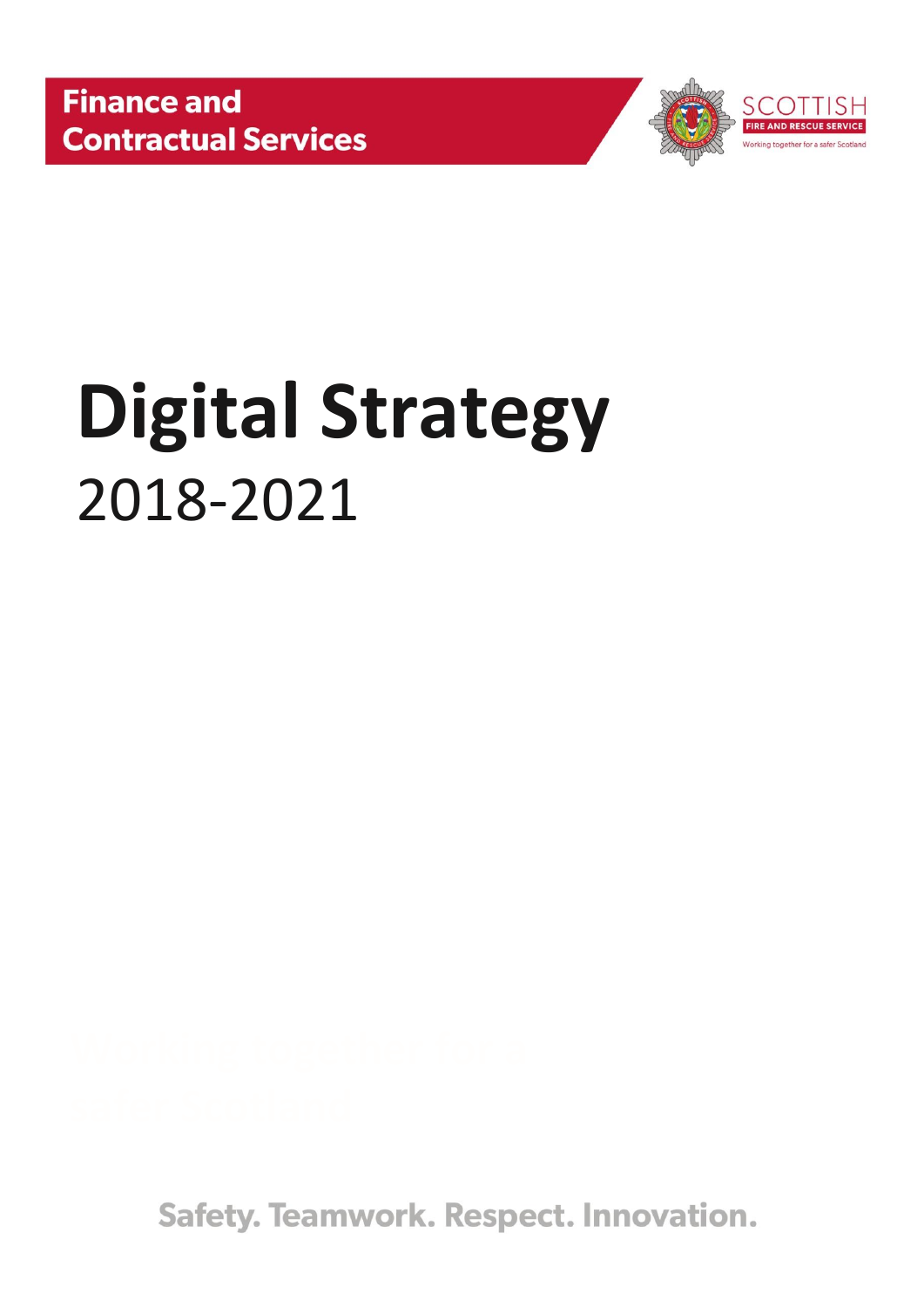

- 1. Foreword by Sarah O'Donnell
- 2. Review of 2013-2017 Digital Strategy
- 3. SFRS Challenges and Opportunities
- 4. Strategy Vision and Themes
- 5. Plans for 2018/19, 2019/20, 2020/21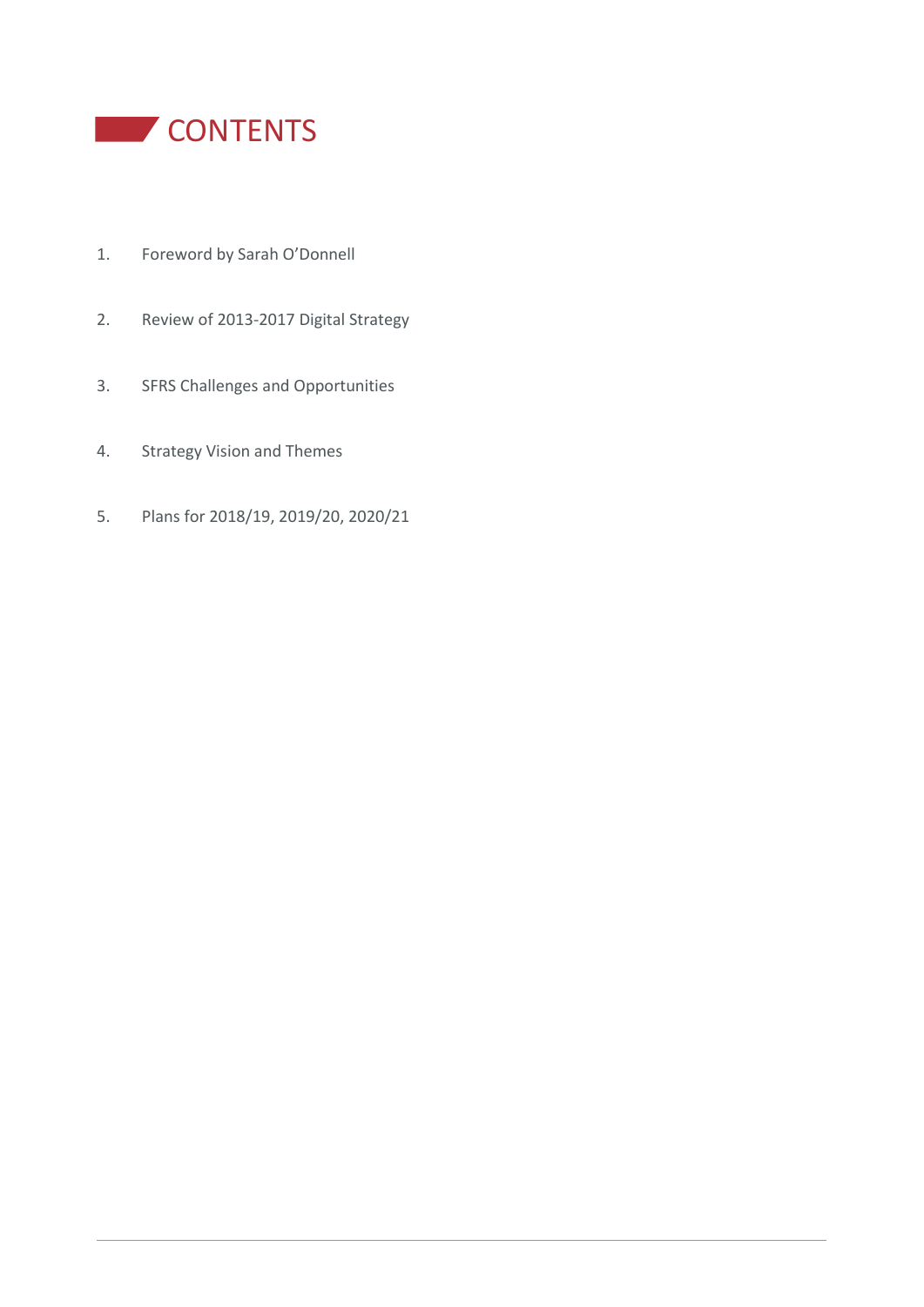

The SFRS Digital Strategy 2018-21 looks forward to further development of use of technology within SFRS to build on the successes delivered by the previous digital strategy in delivering change supported by technology in the Service.

It aims to address the challenges of the Fire Framework and objectives of the Strategic plan including a more outward looking approach to enhance partnership working as well as working within guidelines on digital development and cyber resilience from UK and Scottish Government.

The new Strategy will continue to support the ongoing development of the Service as we continue to address our objectives and challenges.

# **Sarah O'Donnell**

Director of Finance and Contractual Services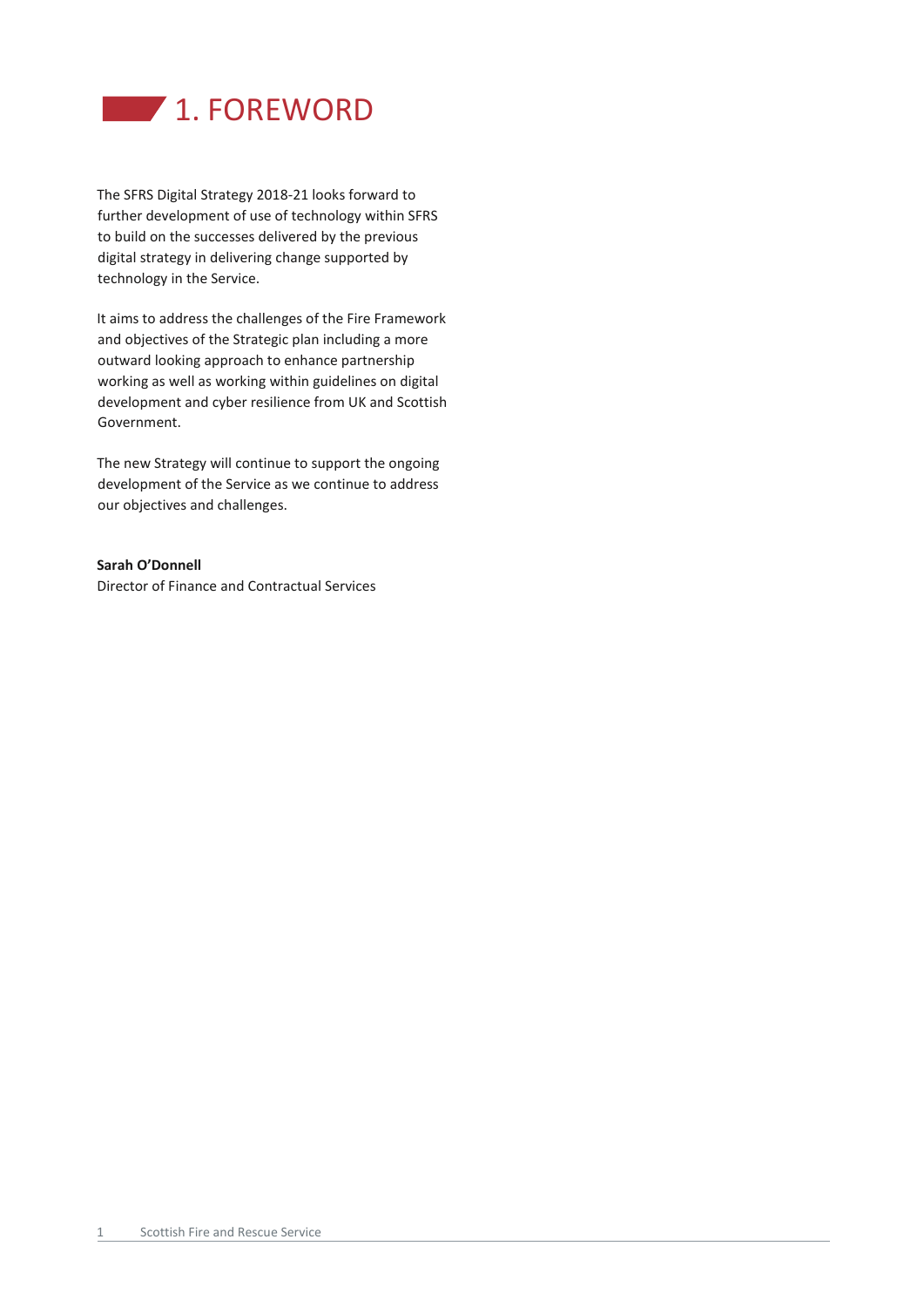# **2. REVIEW OF 2013-2017 DIGITAL STRATEGY**

The vision of the 2013-17 Digital Strategy was

# **'We want our people to have access to the right information on the right device at the right time'**

which was to be delivered through a range of projects aligning to a set of four principles. Progress on the delivery of the Strategy has been significant and in terms of the four principles could be assessed as follows:

**• Access from anywhere with any device** – we have achieved partial success in this area with wider access from SFRS premises to corporate and some legacy solutions eg a user can sit in any SFRS location and log in to their account giving access to email, file systems and corporate solutions such as iTrent (HR/ Payroll) and TechOne (Finance). Most of the new applications which have been developed, or are currently in development, are cloud based so can be accessed from anywhere with an Internet connection as well as SFRS locations eg Community Safety, Operational Intelligence, Community Asset Register and many more.

There is still further progress to be made to allow full access from anywhere with any device and projects in the new Digital Strategy will address the increased provision of these services.

- **• Innovation and responsiveness built in to everything we do** – the solutions which have been delivered have made use of the most appropriate and innovative technologies to meet business requirements. Responsive design allows our solutions to be used easily on different devices such as PC, tablet and smart phone and the use of cloud based solutions provides access from anywhere with an Internet connection and highly resilient and robust off site infrastructure simplifying business continuity provision.
- **• User centred design – people will be at the heart of everything we do** – the systems and solutions which have been delivered and are in development are based entirely on business user requirements. ICT work closely with business representatives using

Agile development techniques to understand their requirements and deliver solutions to meet their current and future needs. All solutions and products have been delivered in line with strict accessible design standards and use Plain English as far as possible.

**• We will align all of our work with government strategies** – both UK and Scottish Government digital strategies and guidelines have been referenced in the development of ICT projects and technical strategies particularly in terms of the move to cloud computing. 'digital first' or 'digital by default' has been adopted to not only improve our systems but also our business processes eg selfservice access to HR/Payroll.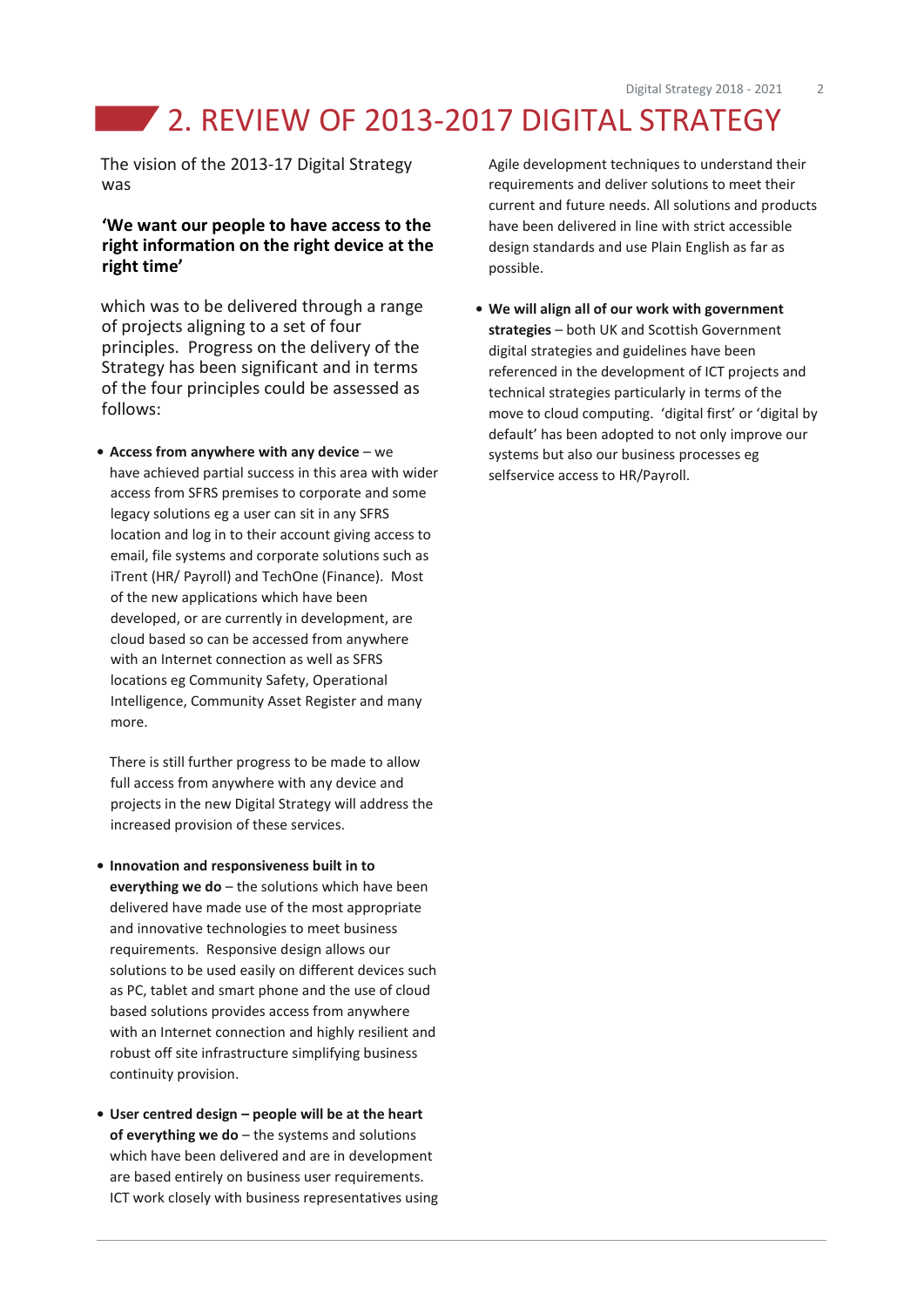The Digital Strategy Vision was supported by three annual plans covering the period of the Digital Strategy and progress on those is detailed below:

# **We said we would 2014/15:**

- **Nork to consolidate all our different data streams** and business systems as we continue to integrate the Service's digital provision
- Deliver projects that rationalise our business applications such as HR/Payroll, Command & Control and Operational Intelligence systems
- Make sure that ICT provision is ready to enable the Service's property strategic intent plans
- **Ensure that our systems are secure and that we** have licences for everything we use
- Develop robust policies and procedures for using ICT in the Service
- **Further develop our infrastructure and enhance** our core services like telephony, our wide and local area networks (WAN and LAN) and take up services provided by the Scottish Wide Area Network (SWAN)

### **We said we would 2015/16:**

- **Further develop our infrastructure and enhance** our core services like telephony, our wide and local area networks (WAN and LAN)
- **Continue to develop on-going projects that further** rationalise our business systems such as Business Intelligence, and applications such as crewing and availability, and asset management in line with the Service's priorities
- $\blacksquare$  Make sure that ICT provision is ready to enable the Service's property strategic intent plans
- Develop a print strategy to ensure that the Service is achieving best value and delivering savings in terms of how much printing of materials takes place
- $\blacksquare$  Develop a range of enhanced user mechanisms, including self-service and training provision to suit user needs and to ensure consistent customer service standards

## **We said we would 2016/17:**

Further develop our infrastructure and enhance our core services. Consider and commence an asset replacement programme, and prepare for the Firelink replacement programme

- **Continue to develop projects that enhance and** renew our business applications such as prevention and protection applications, training provision/elearning, facilities management
- Make sure that ICT provision enables the Service's strategic intent plans
- **Provide fully accessible teamsites to allow** collaboration with colleagues and external partners
- *denotes where activities have been completed on time and to budget*
- *denotes where activities have been partially*  ÷, *completed or completed outwith timescale*
- *denotes where activities have not been completed*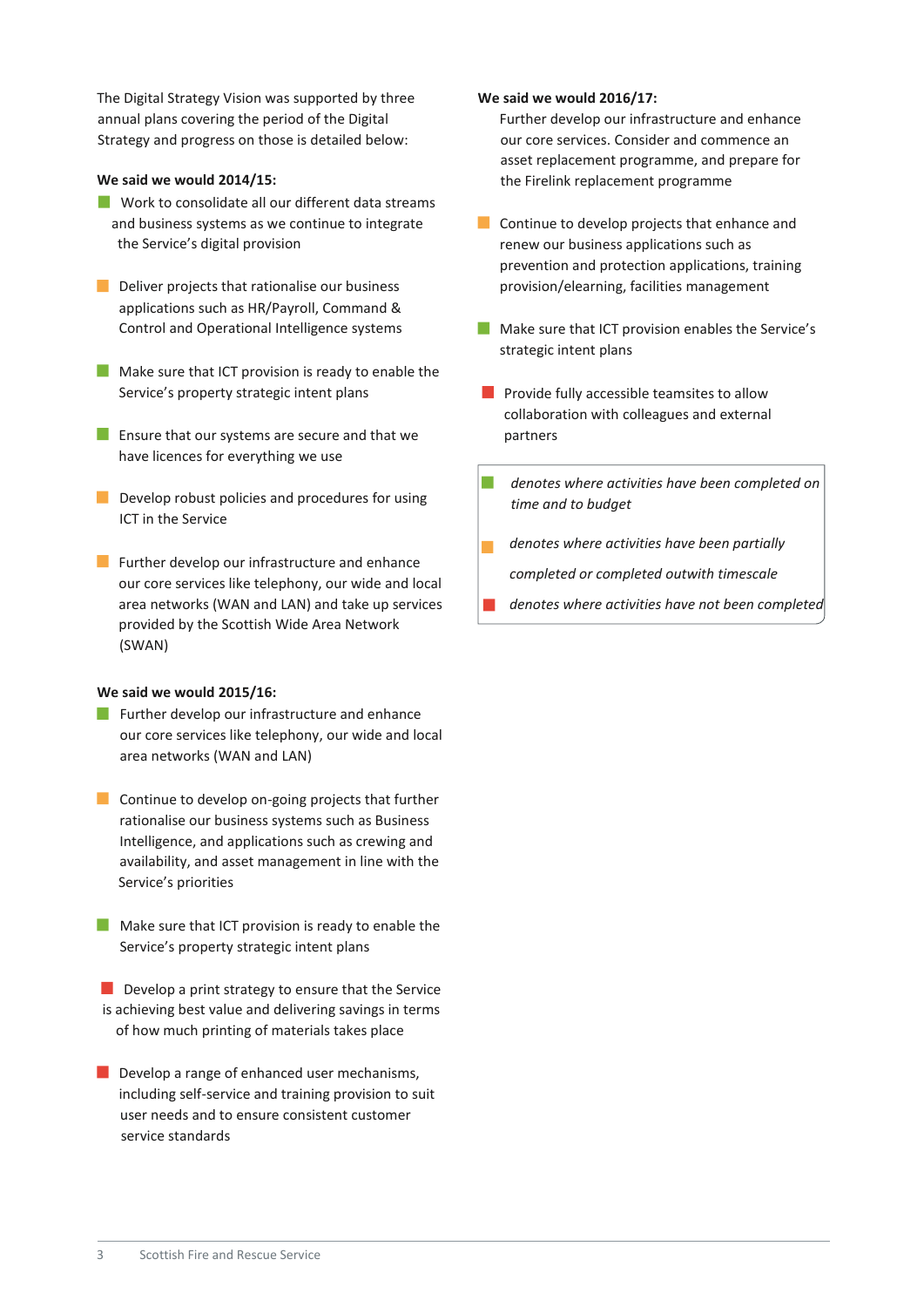## **Summary of Progress**

Whilst generally delivering on the Strategy principles and achieving the majority of the projects outlined in annual plans laid out there have been a number of other successful initiatives and activities which have enhanced the delivery of the Strategy. These include:

- The establishment of the Digital Strategy Steering Group and Annual Workplan process to ensure resources are focused on key priorities of the Service and are monitored on a regular basis.
- The establishment of robust, quality assured project methodology within ICT to deliver projects on time and within budget.
- The successful delivery of capital programmes for 3 years in support of the Digital Strategy.
- The implementation of new technologies in support of the Strategy in general and specific business projects. For example: the move to cloud computing to provide flexible, robust and secure bases for SFRS solutions; implementation of video conferencing and Lync/Skype to enhance communications and reduce travel time and costs; implementation of Direct Access to allow laptop users to use SFRS network resources securely through any internet connection; implementation of Nintex workflow to create electronic forms and workflows to automate processes.
- Development and implementation of a wide range of major projects, including the corporate Wide Area Network and telephony service; rationalisation of SFRS Control Rooms and the procurement process for a replacement command and control/

mobilisation solution, development of a servicewide OperationaI Intelligence system, development of an online Community Asset Register; development and implementation of a corporate Geographic Information System (GIS) and Gazetteer used by a number of software solutions; utilisation of the Scottish Government Data Centre in Edinburgh as our backup Data Centre; implementation of a single HR/Payroll system for the Service; implementation of a service-wide solution to support the Common Duty System; significant development and implementation of Community Safety applications such as CSET and PPED in support of the prevention agenda; standardisations and replacement of local equipment including PCs and laptops, stations mobilisation equipment, fire-ground radios and pagers.

- Design and implementation of ICT infrastructure for new builds and relocations for the Property Strategic Intent Programme including the East ARC and HQ at Newbridge, North East ARC in Dundee, North SDA HQ and LSO refurbishments at Aberdeen Central and Dyce stations, and decommissioning of buildings at Thornton, Maddiston, Lauriston Place, North Anderson Drive, Mounthooley and Gullane.
- Development and implementation of improved ICT internal processes including change management, security processes, Service Level Agreements, performance management and contract management with key suppliers.



• Achievement of 7 national ICT awards.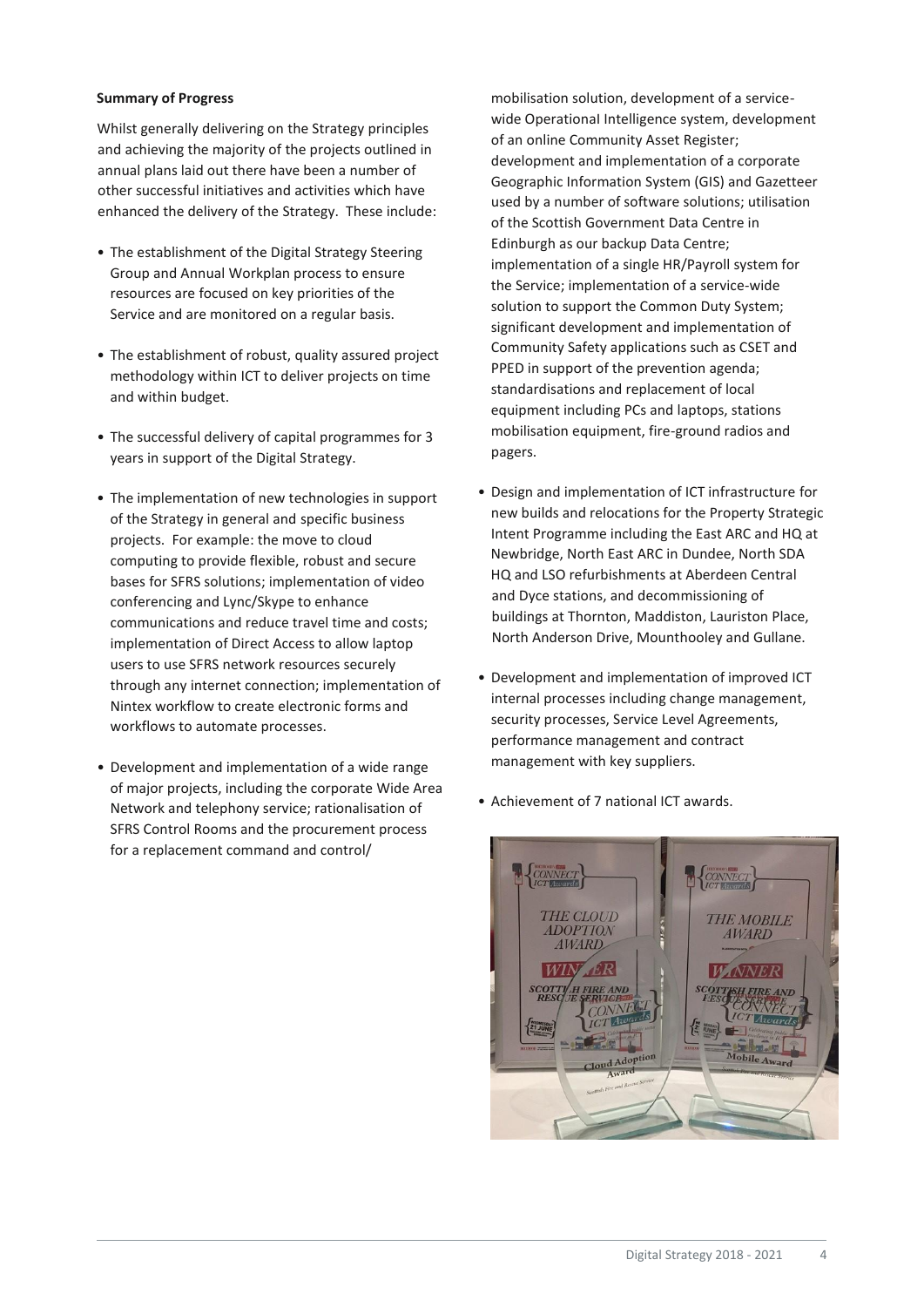# **3. SFRS CHALLENGES AND OPPORTUNITIES**

The new SFRS Digital Strategy has been developed to continue to deliver the success of the original strategy but also takes into consideration internal and external influences and requirements including the need to enhance the Service's ability to meet the requirements of the Fire Framework, the SFRS Strategic Plan, the Scottish and UK Governments' Digital and Resilience Strategies.

The other influencing factor in the Strategy is new technological developments and trends that can deliver potential benefit to SFRS and fit with the requirements and objectives the Service needs to meet.

# **Scottish Government Fire Framework:**

The Fire & Rescue Framework for Scotland 2016 sets out the strategic priorities for SFRS representing the ambition Scottish Government wants from a modern, skilled and dynamic fire and rescue service. The Framework makes it clear that SFRS should pursue its purpose by adopting new ways of working and embracing new technologies that help keep firefighters and communities safe. The Framework makes reference to the need for digital solutions in a number of key areas including the provision of robust IT systems to accurately determine the availability of its appliances, retained and wholetime workforce and other resources. The Framework stresses the need for accurate and up to date information to be available to both Operations Control to enable effective use of resources and also for crews at incidents to ensure operational intelligence aids decision making and approach to incidents.

The Framework outlines the need to collect and analyse appropriate, consistent and quality assured data to identify and assess risk to allow the Service to make evidence based decisions at every level. The Framework emphasises the importance of effective information sharing with partner organisations to reduce any obstruction to collaborative working. The Framework also highlights the need for the service to collect and analyse data and intelligence to promote the safety and wellbeing of communities and through performance management data drive improvement across the organisation.

The Framework outlines the need for the Service to modernise its response with an emphasis on the

importance of maintaining existing critical communications provided by Firelink and stresses the need for SFRS to be fully engaged in the work necessary to implement the ESN to best effect when it is ready to replace Firelink.

The Framework identifies the role of digital technology as a key enabler of improved, user–centric public services and encourages the Service to consider the Scottish Government's national digital public service strategy when taking forward any digital transformation plans.

## **SFRS Strategic Plan:**

The SFRS Strategic Plan 2016 – 2019 has been developed in response to the expectations set out by the Scottish Government in the Fire Framework and builds in the views of SFRS people, partners and the communities we serve.

The Plan identifies 6 key strategic objectives for the Service going forward and described below is the potential contribution the Digital Strategy can make to the successful achievement of those priorities:

- Improved Local Outcomes: improved data sharing with partner organisations, using new technologies in the prevention arena through the continuing development of CSET, PPED and FSEIS;
- National and Community Resilience: making improved data available to assess and make informed decisions on allocation of resources and approaches to incidents eg the development of the CAR system;
- Modernising Response: ensuring up to date and consistent information is available on the incident ground to enhance decision making through the implementation of the new national OI solution and exploring the use of video to deliver remote support;
- Workforce Development: ensuring our staff are confident and capable in the use of the technologies used in their day to day activity and making learning materials and approaches available from wherever they need it;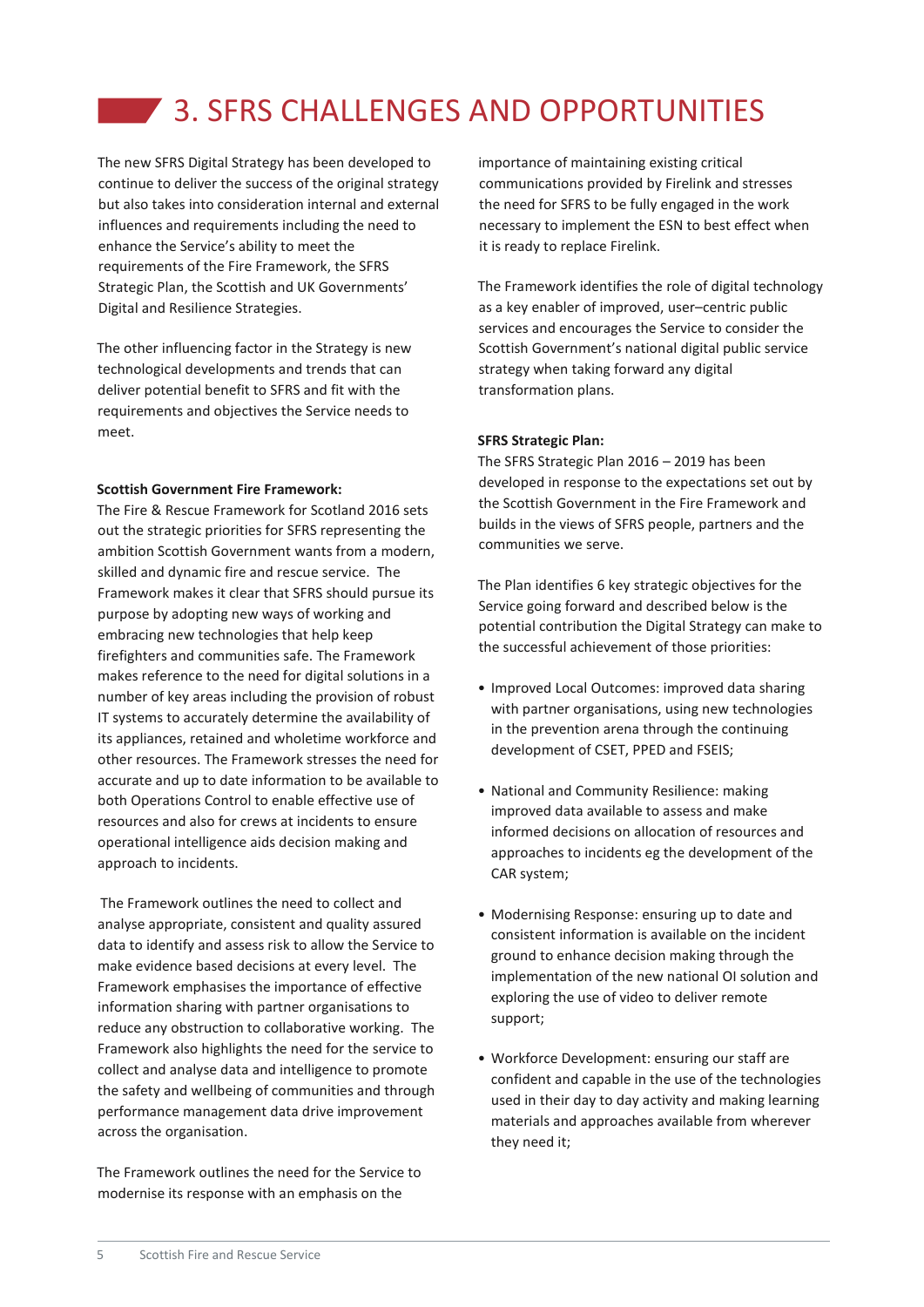- Governance and Social Responsibility: ensuring our decision making is robust and evidence led through provision of reliable data and analysis tools and a comprehensive integration solution and corporate search engine; underpinning all aspects of our digital provision is the need to ensure appropriate levels of security and cyber resilience;
- Transformation: in delivering transformation of the Service we will continue to invest in our digital infrastructure and capability to meet the growing demand for communication and interoperability internally and externally, continuing to take advantage of technological developments such as the Cloud and automation and in time the benefits of ESN.

# **A Digital Strategy for Scotland:**

The Scottish Government published their new Digital Strategy for Scotland in 2016 setting out plans for how we put digital at the heart of everything we do in delivering inclusive economic growth, reform our public services and prepare our children for the workplace of the future. It stresses the creation of a culture and environment of partnership and collective action to ensure we all reap the benefits of the digital age.

The relevant points in the Digital Strategy vision that are most relevant to SFRS are:

- We design and deliver digital public services around the needs of their users
- We share and open up non-personal data as a source of innovation and efficiency
- We have a public sector that operates on contemporary, digital platform-based business models
- We are secure and resilient to cyber threat and risk **Scottish Government Cyber Resilience Strategy and Action Plan 2018/19**

SFRS have committed to the required activity in the recently published Cyber Resilience Strategy and Action Plan for 2018/19 building these activities into the ICT annual plan for 2018/19.

The key actions from the Action Plan are:

- Development of a common approach to cyber resilience in Scottish public bodies
- Initial baseline cyber resilience requirements for Scottish public bodies
- Cyber security of supply chain and grant recipients
- Ensuring Scottish public bodies can access cyber security expertise and support
- Leadership and knowledge sharing Public Sector Cyber Catalyst
- Monitoring and Evaluation Framework

The Scottish Fire and Rescue Service has not only committed to the requirements of the Action Plan but has signed up to be part of the Public Sector Cyber Catalyst Programme.

# **Developing Technologies:**

Technology continues to advance at an ever quicker pace and many features, functions and capabilities that were available to only those organisations with the largest budgets are now mainstream and consumer level products. The evolution of cloud computing and artificial intelligence is one such area with digital assistants like Siri, Cortana and Alexa becoming everyday tools that are used to free people from the keyboard and carry out ever more complicated instruction sets.

Coupled with this is the constant evolution of natural language interfaces and tools such as chatbots and software robotics which are language neutral and enable organisations to reach out to audiences and communities that otherwise would be difficult to engage.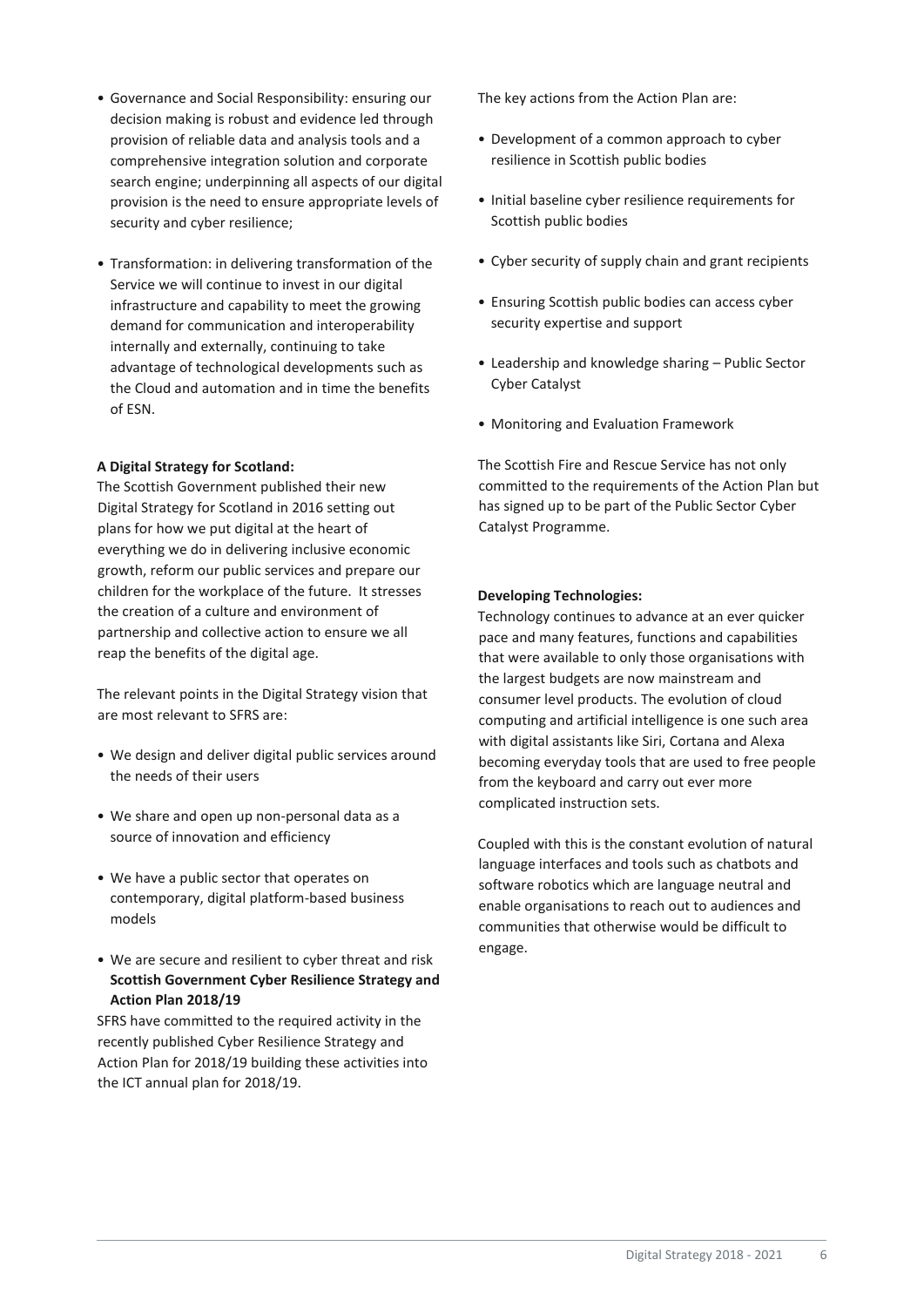Sensor technology, wearable technology and smart devices have seen exponential growth and drastic falls in pricing such that there are now more devices connected to the internet than there are people (known as Internet of Things). This has resulted in an explosion of data volumes as sensors upload their data to vast online databases. This has coined the term - big data, these online datastores when supported by appropriate analytics tools can give insight, information and real time status of almost anything, anywhere on the planet, or beyond.

Advances in Artificial intelligence have led to selflearning machines and software now becoming mainstream, many organisations are now harnessing the opportunities this presents to improve, monitor and automate many business activities that have until now been the preserve of human employees. Amongst the seemingly never ending consumer technology changes occurring, it is easy to overlook advances currently being made in ICT infrastructure and operations but Software is now becoming the heart of the machine and the controller of everything. The entire operating environment—servers, data storage, and networks—can now be virtualized and automated.

The Datacentre of the future represents the potential for not only lowering costs, but also dramatically improving speeds and reducing the complexity of provisioning, deploying, and maintaining technology. This new approach is referred to as 'Software-defined everything' and is set to transform infrastructure investments, from costly plumbing to competitive differentiators for all business sectors.

SFRS needs to maintain awareness of developing technologies and how they might be applied to benefit our business and improve our service delivery.

Our new digital strategy responds to all of these influences through its vision, themes and action plans for the next three years as described below. This will show how the work we've done to date and are planning in the period covered by this Strategy meet the strategic objectives of the Service from Fire Framework and Strategic Plan with guidance from UK and Scottish Government strategies and taking advantage of new emerging technologies and approaches.

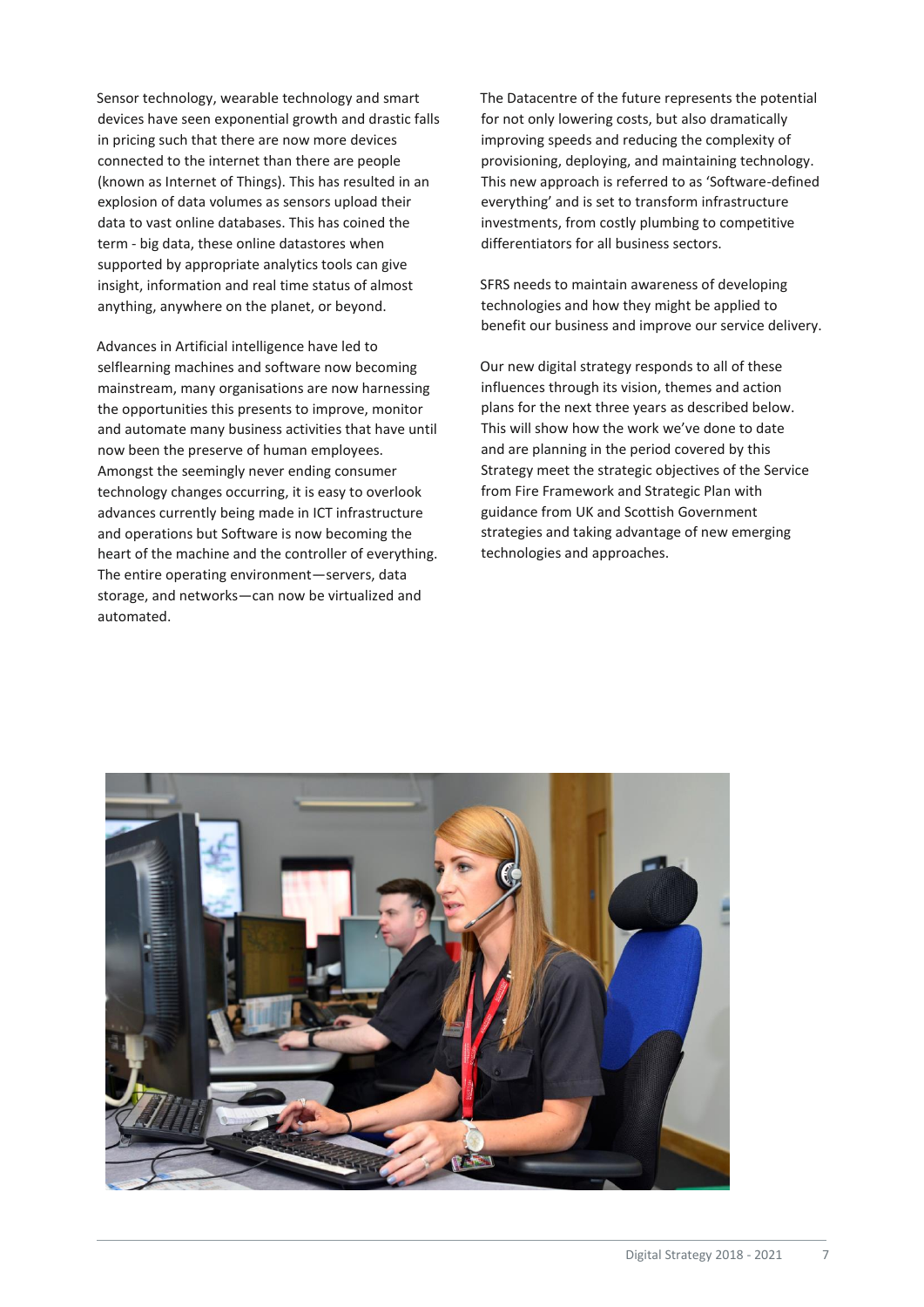**4. STRATEGY VISION AND THEMES** 

# Vision:

'to put SFRS people at the heart of a digital community delivering a safer Scotland'

#### **Themes:**

*Digital Information – 'the information we need at the touch of a button'*

Access/availability of corporate information

- delivered by a corporate search model 'Google for SFRS' and is facilitated in part by the Modern Desktop project and fully through the development of a corporate search solution with rules to protect sources of information and a new integration tool to pull data together
- ability to discover and access data in all digital formats including video, images etc, as well as structured and non-structured data through a range of access portals and channels
- establishment of definitive internal data sets eg stations list/ fleet numbers/ locations/ staffing eg station managers, retrieved from multiple sources and owners
- access to commonly used external data eg SIMD

Systems of record – main and single corporate data sources

- these include our HR, Finance, Payroll, Command & Control, fleet/property, Geographic Information systems which will be the single sources of key data eg. HR/Payroll for people data, which will be updated and modernised
- these systems are long term investments whose functionality and capabilities we will maximise to avoid further investment in peripheral solutions

Systems of differentiation – Specific Fire and Rescue Solutions

- these will use data from systems of record and not duplicate information
- these currently include solutions like Gartan, Operational Intelligence, Prevention & Protection Enforcement Database (PPED), hydrants system etc
- these systems will generally be shorter term investments, typically with a 3-5 year lifespan and which will be developed in-house or with a partner

Universal integration

- an effective integration solution is key to enable access and availability and must be cross/multi environment/technology, integrating data from systems which are both on premise, in the Cloud and in our partners' technical environments
- we will purchase a solution for this by the end of 2017/18 and implement it in 2018/19

#### Automation

- making our business more efficient and effective through the development of smart business processes automated by workflows, electronic forms, analytics and chatbots
- reduction of human intervention, reducing duplication and allowing managers only to deal with exceptions

*Digital Communities – 'we share our information with partners seamlessly, but securely'*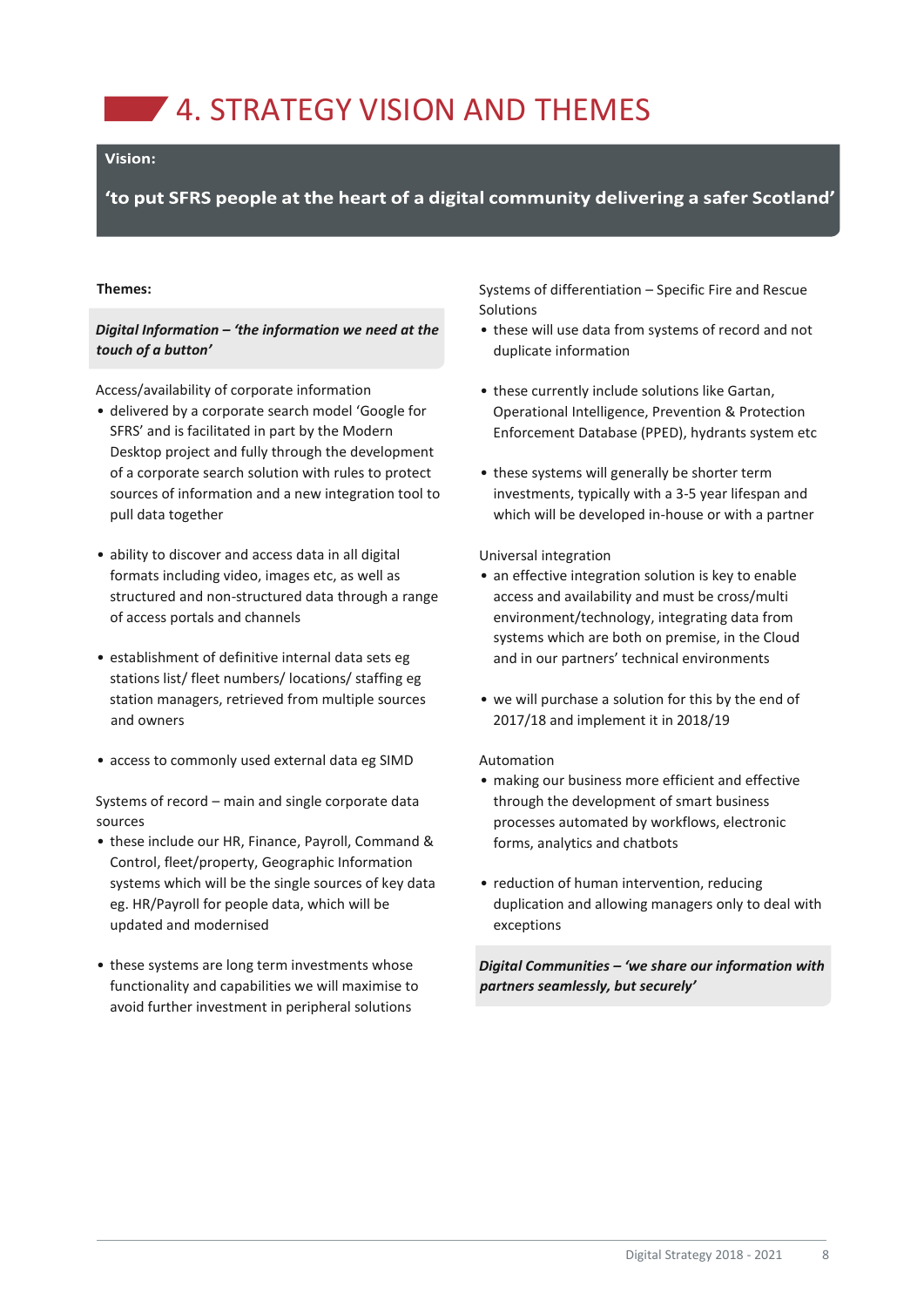Data and infrastructure sharing with partners

- to maximise SFRS input to better outcomes for the people of Scotland we must be able to share data with partners securely and efficiently through application interfaces or direct access rather than 'data dumps'
- requirement for robust protocol and security standards on both sides
- infrastructure sharing is potentially beneficial to all partners, achieving shared premises and economies of scale but similarly needs SFRS to drive the standards and protocols required, delivering digital leadership

Borderless network

• our network will become more fluid and easily accessible through continued use of products like Direct Access, Skype and Office 365

# *Digital Resilience – 'we are confident and secure in our digital environment'*

- our shared workspaces will not generally be on premises but cloud based and therefore accessible via the Internet
- access to our network resources and workspaces will be provided through a network account rather than a physical location or piece of equipment

# Unified communications

- bringing all communications channels/technologies together into a common user experience across all device types eg Skype and our video conferencing facilities
- this will include collaboration with partners using common technical standards and collaboration agreements

# *Digital People – 'we should all expect a good quality of digital life'*

Empower users

- we will provide toolsets to allow users to automate individual or team processes whilst maintaining corporate standards and security disciplines
- we will enable users to share their solutions with colleagues and teams and maintain currency of their solutions

# Smart processes

• we will provide automated tools to analyse workflows and deal with exceptions, designed by users

# Identity management

• identity management is critical to delivery of the strategy with our authentication mechanisms ensuring our users, systems and data are protected whilst still being easily accessible to authorised users

# Self Service

- users will be able to use self and auto provisioning such as automatic change of permissions when a user is promoted or moved to another area
- users will be able to carry out password resets themselves and give themselves access to teamsites and Yammer groups

# ITIL best practice

- the Information Technology Infrastructure Library (ITIL) is a framework of best practice guidelines for the delivery of robust and resilient ICT services and is made up of a series of process which in combination provides value through the delivery of technology services to users and organisations
- SFRS ICT has implemented many of these processes and will continue to work towards improving out capability rating in this area

# Skills for the Digital Age (all staff)

• provision of appropriate training and awareness to all of our users making them aware not only of the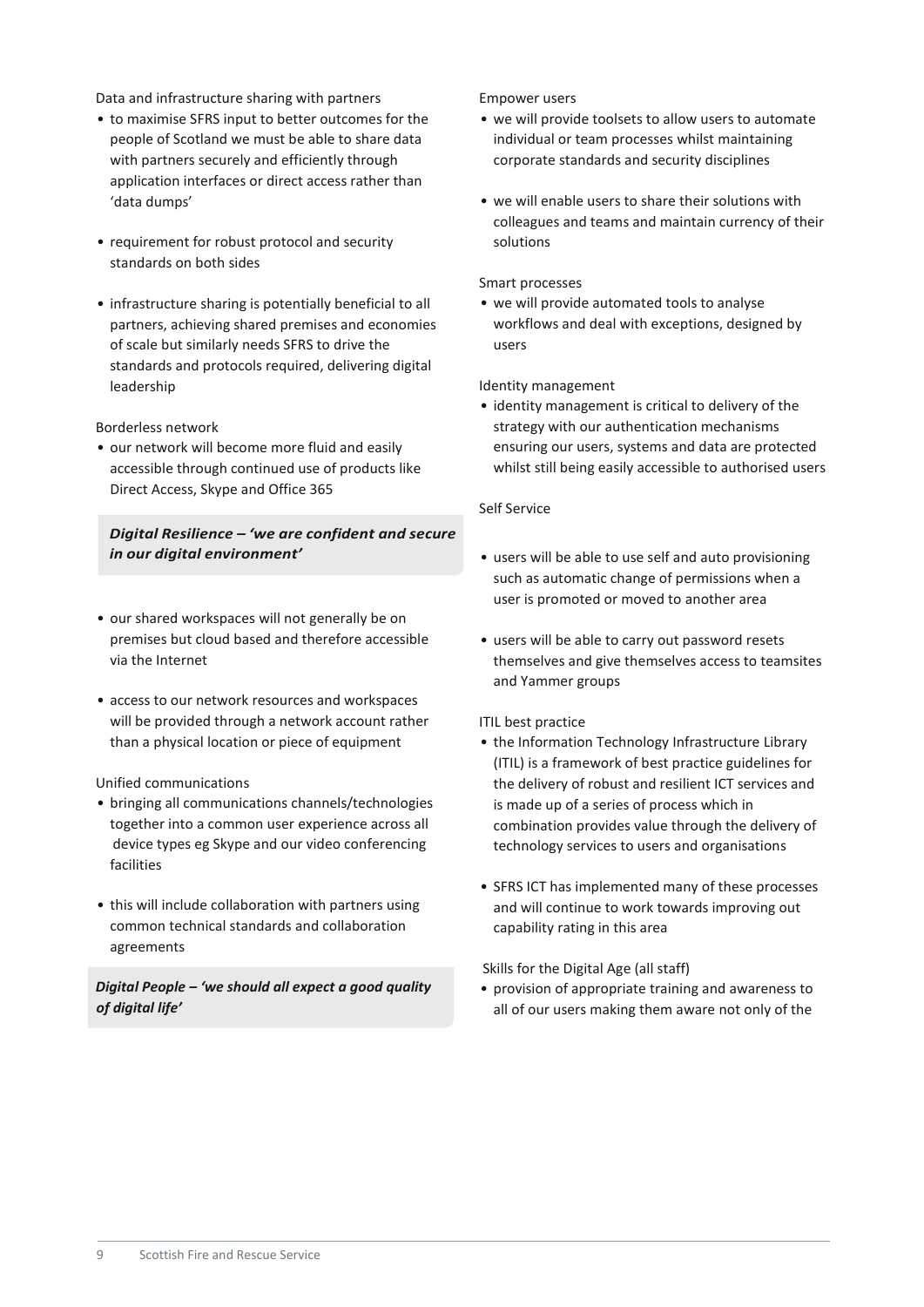opportunities afforded by the tools available but critically how they can protect themselves and the Service from any abuse of these tools

# Cyber Security

- ISO27001 is an international standard for ICT security which the Service through ICT will work towards but it is important that in doing so we achieve a flexible balance between security and usability of our solutions
- ICT will ensure that we follow best practice and deliver the activities required from Scottish Government Cyber Resilience Action Plan
- ICT will continue to design and implement all of our solutions with resilience and security in line with industry best practice
- SFRS will undertake the role of Cyber Catalyst in the Scottish Government Cyber Resilience Strategy providing leadership and authority to the Scottish Public Sector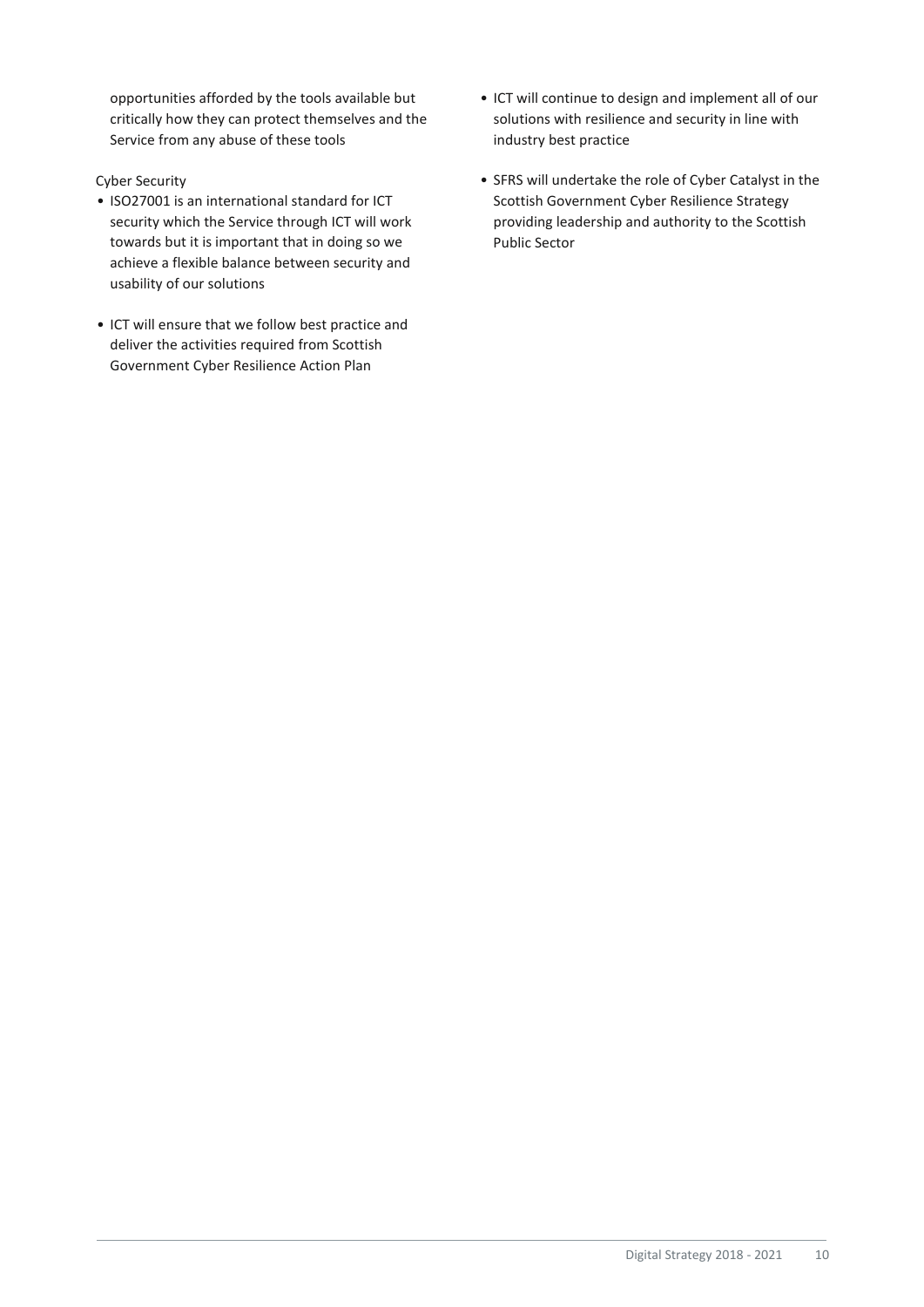# 5. PLANS FOR 2018/19, 2019/20, 2020/21

# **2018/19**

- Command & Control Futures Implementation
- Operational Intelligence rollout across Service
- Modern Desktop completion
- Corporate Training Solutions replacement options
- Business Process Review change implementation
- Achievement of Cyber Essentials security standard
- Data Integration tool implementation
- ITIL process implementation in ICT
- Property Strategic Intent projects
- Preparatory work for ESN
- Review of HR/Payroll system inc tender

# **2019/20**

- Corporate Training Solutions replacement implementation
- Implementation of HR/Payroll system
- Planning for ESN
- Cyber Security further development
- Infrastructure review and enhancement
- Workforce Management / Crewing systems review
- Business Process Review continuing change implementation
- Implementation of user self service solutions

## **2020/21**

- Implementation of ESN
- Infrastructure review and enhancement
- Workforce Management / Crewing systems review
- Finance Systems Review